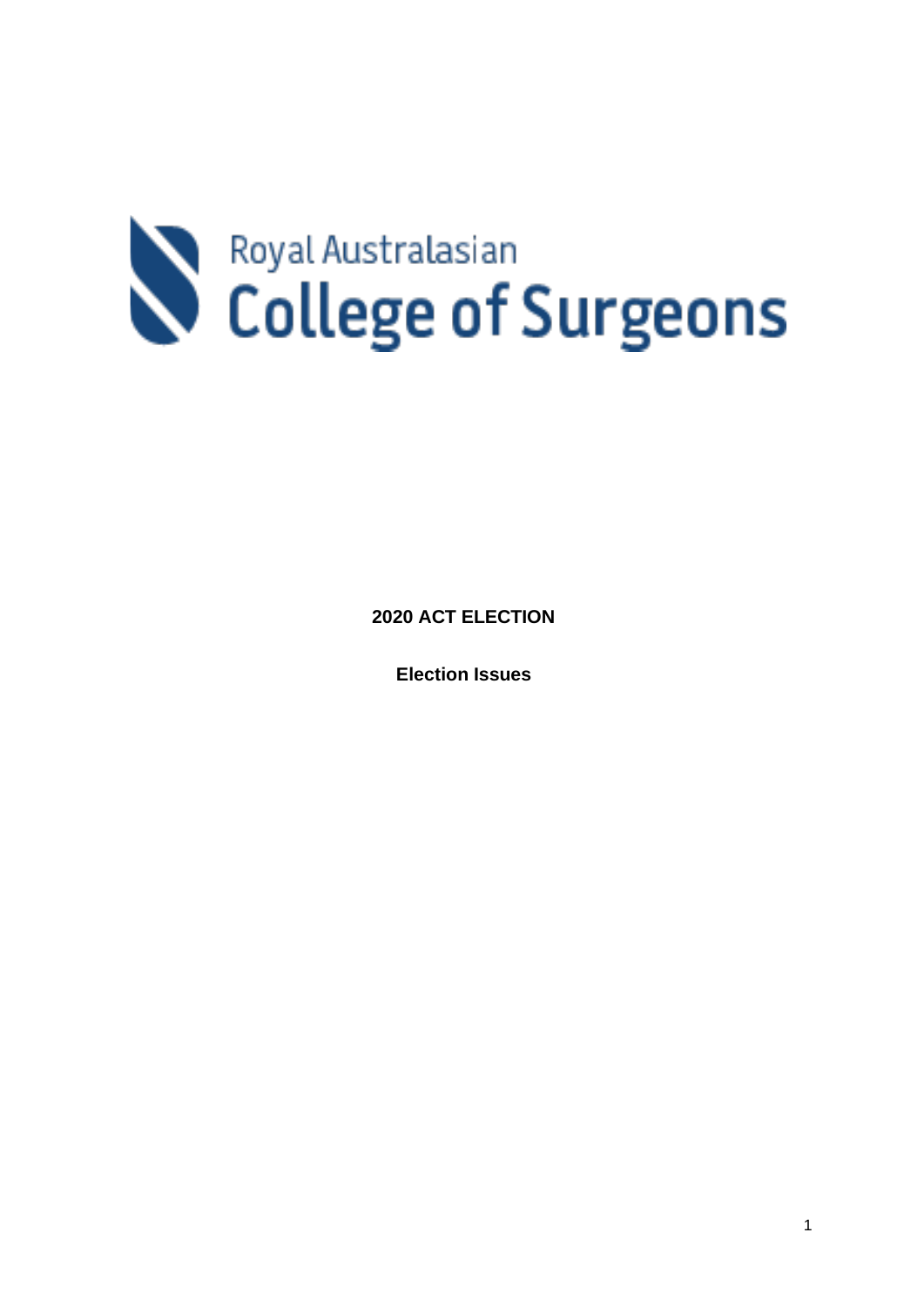## **Introduction**

The Royal Australasian College of Surgeons (RACS) was established in 1927 and is the leading advocate for surgical standards, professionalism and surgical education in New Zealand and Australia. RACS is a not-for-profit organisation representing more than 7,000 surgeons and 1,300 surgical Trainees across nine surgical specialties. Approximately 95 per cent of all surgeons practicing in New Zealand and Australia are Fellows of the College (FRACS).

RACS is committed to ensuring the highest standard of safe and comprehensive surgical care for the communities it serves and, as part of this commitment, strives to take informed and principled positions on issues of public health.

Prior to all government elections in Australia and New Zealand, RACS outlines areas of specific concern and relevance to the delivery of surgical services. We then provide an opportunity for political parties to outline their policy positions on these key issues relevant to the delivery of surgical services and distribute these responses to our membership and the public.

#### **KEY ISSUES**

RACS has identified **five** key focus areas relevant to the 2020 ACT Election:

- Medical Education and Training Facility
- Culture in the ACT Health System and engagement with clinicians
- SPIRE
- Alcohol Related Harm
- ACT Audit of Surgical Mortality

Background information on these follows, and RACS would like to have your party's responses to the questions posed. We have also included three questions of a general nature at the end of this document?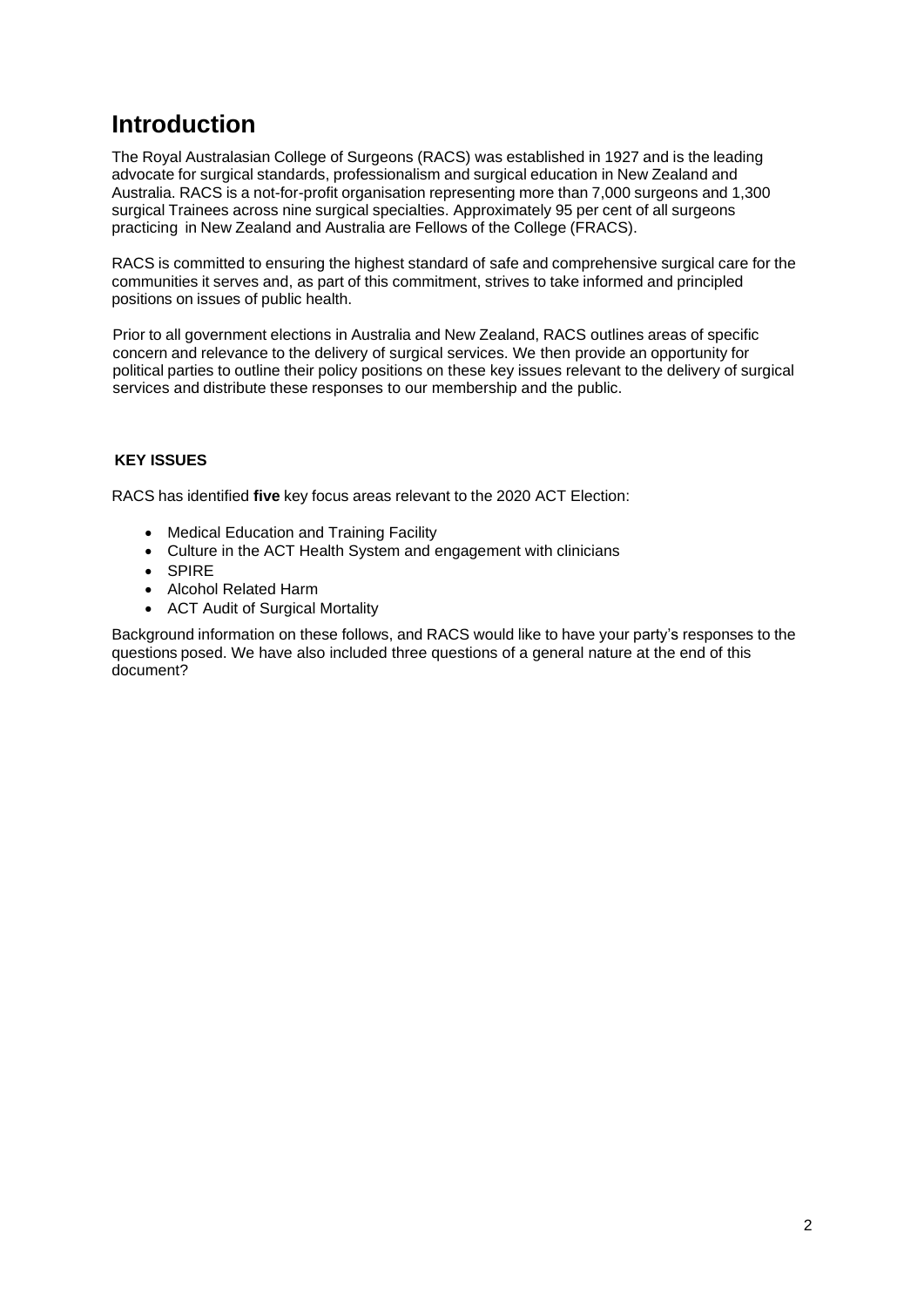## **Medical Education and Training Facility**

The Canberra Hospital (TCH), in association with the Australian National University Medical University, is an accredited tertiary hospital and training post providing training and education of medical professionals in varying fields.

For surgical Trainees to become proficient in the nine core competency domains of the RACS SET program, they require a range of resources and activities that facilitate their development as safe and competent surgeons. These are listed in accreditation standards developed by RACS and the specialist surgical associations and societies for hospitals delivering surgical education and training.

The Canberra Hospital currently provides Trainees with opportunities for practical and operative experience. However, a number of the accreditation requirements are not being met in the ACT and there is a need for improved resources and infrastructure to develop the region as a surgical training hub. Some surgical departments also feel that there is a lack of access to theatre resources for there to be adequate opporutnities and th provision for wait list requirements.

Based on the last accreditation visit for General Surgery in June 2018, immediate action was to progress with the establishment of training facilities including 'quiet rooms' with computer facilities for surgical Trainees and registrars, the appointment of a Medical Education Support Officer for the Division of Surgery & Oral Health, and video-conferencing capabilities between ACT hospitals and nearby NSW regional hospitals which host ACT Surgical Trainees and Registrars. These are the minimum requirements needed in for education and training. Appropriate space and facilities have not yet been provided to ensure compliance with the training post accreditation, and therefore if these are not met, The Canberra Hospital will fail its next accreditation scheduled for 2021.

RACS and a number of other medical colleges have discussed the essential requirement of appropriate education and training facilities. RACS, and the other medical college and societies, wish to also secure a permanent space that will provide optimal resources to facilitate medical education in the ACT. This space should not only include the above minimum requirements but also needs to include wet labs for cadaveric, anatomy, microscopic, and suturing training; a well-equipped simulation area; a practice operation theatre; robotics; multipurpose room; tutorial and lecture rooms of different sizes; computers and quiet study space; storage and freezer area; and other office space. The facility would also need to be flexible to cater for other medical staff such as administration and policy makers to use.

Most other Australian states have excellent training and education facilities. The Macquarie University in Sydney and CTEC in Perth are particularly notable. ACT is lagging in providing surgical and other medical Trainees essential training facilities and opportunities. If ACT wishes to attract and retain high quality Trainees, surgeons and other medical professionals, the best available training and ongoing opportunities are required.

All of the medical colleges believe that having access to a state-of-the-art training and education facility would improve culture within the hospital and between the medical professions as they would be able to train and practice procedures together to ensure the best outcome when it comes to performing surgery on live patients. It has also been noted that provision of these facilities would ensure better consultants in regional areas who would be able to access the facility and improve skills (particularly those in very remote areas where they may be the only practicing consultant and required to perform multiple procedures).

The current government has identified the new Building 8 on The Canberra Hospital to be a temporary training facility which will likely meet the minimum requirements. However, RACS ACT believe that this should remain a temporary solution and that a bigger and more sufficient space should be identified. It is understood the proposed SPIRE building will not have enough space. The ANU will be building a large building on The Canberra Hospital campus and RACS has identified that this is an optimal opportunity for government to partner with ANU to secure space within this new building to fit out a medical education and training facility.

All specialties employ registrars, most of who are in accredited training programs such as RACS SET. At present, surgical Trainees are required to organise and coordinate, in their own time, their own training and education whether this is in the ACT or mostly they have to travel interstate. Employment of a Medical Education Support Officer (MESO) to coordinate Trainee education and training is essential to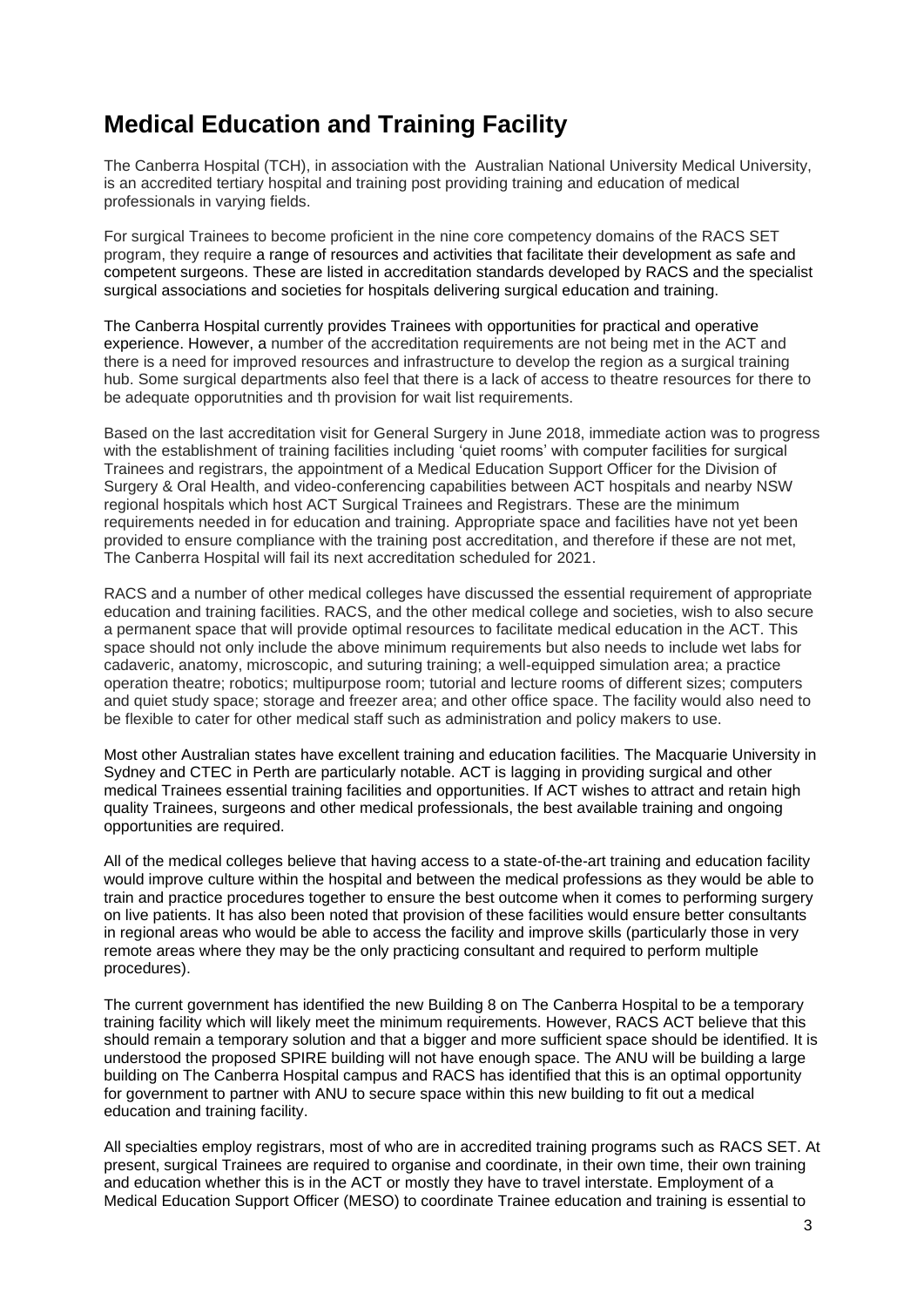alleviate pressure from the Trainees who are already stretched and would improve the culture within the hospital and attract Trainees to the ACT program. There has been a proposal put forward in ACT Health to recruit a part-time position however, a full-time position is necessary.

The provision of such an education and training facility, which would also be used by post Fellow clinicians, would entice clinicians to practice in Canberra and remain in Canberra.

**Q1: What is your party's plans to provide adequate medical education and training facilities to accommodate training posts for all medical professions in the ACT to meet accreditation requirements and to also provide the best possible facilities.** 

**Q2: Will your party establish/build an appropriate medical education and training facility that will go beyond the minimal training post accreditation requirements (as currently planned for the new building 8).** 

**Q3: How would your party consult with medical colleges on the requirements needed for medical and education facilities?**

**Q4: Would your party take the opportunity to partner with ANU in incorporating a medical education and training facility into its new building on The Canberra Hospital campus?**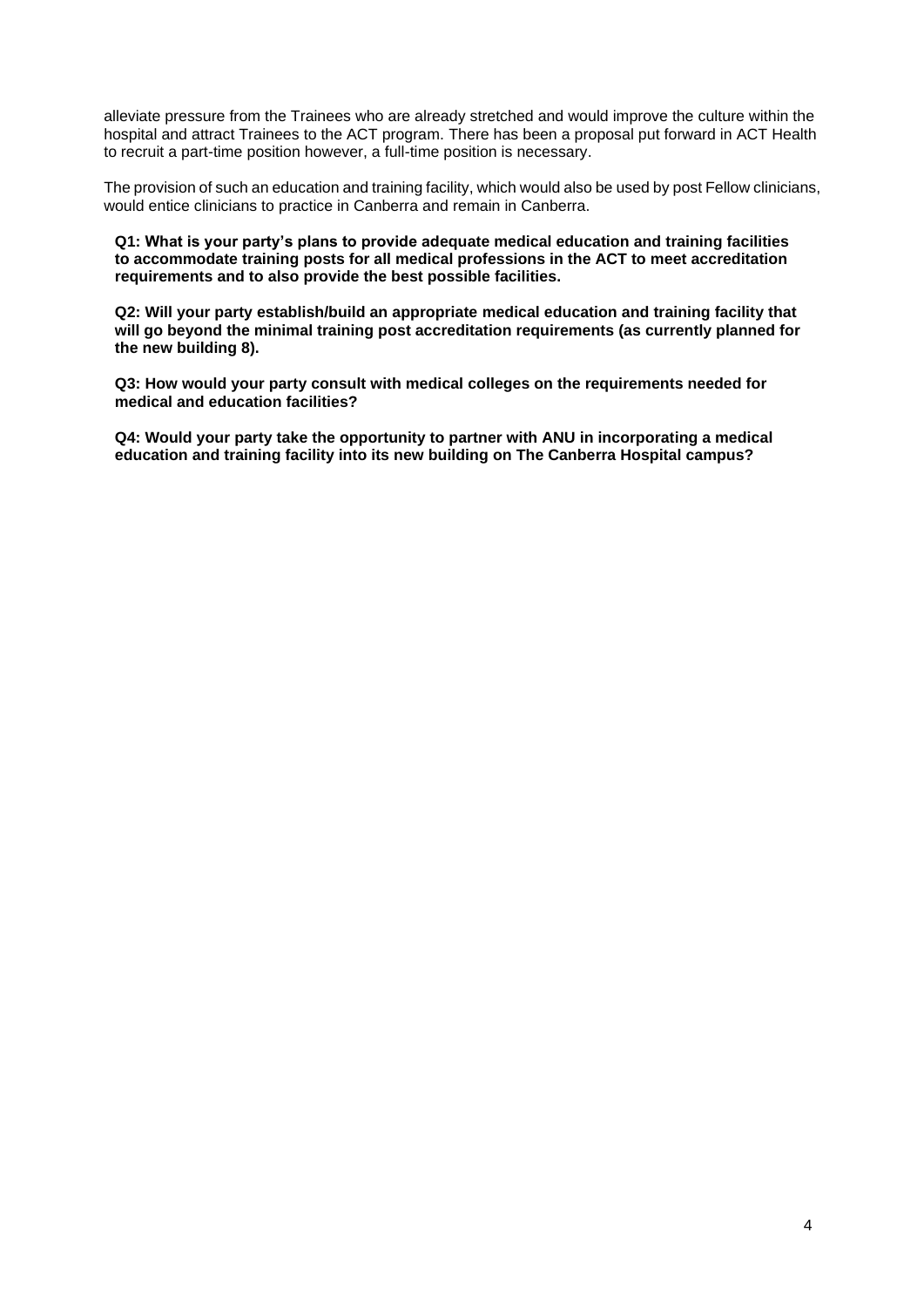## **Culture in the ACT Health System and engagement with clinicians**

In 2017, the Australian Capital Territory through ACT Health signed a Statement of Intent with RACS. In doing so, as an operator of public hospitals and employer of Trainees, Surgeons and International Medical Graduates, ACT Health documented its shared interest with the RACS in dealing with issues of discrimination, bullying, and sexual harassment, and its intent to collaborate with the College in addressing these behavioural and cultural issues in health care.

RACS is seeking confirmation of the support of your political party, to continue to address the key actions contained within that agreement.

In March 2019, the *Independent Review into the Workplace Culture within ACT Public Health Spaces*  was released. This review identified a number of culture issues within the ACT Health system and made 20 recommendations for improvement. A government led Culture Review Oversight Group (CROG) and a Clinical Leadership Forum have both been established to implement the recommendations and undertake actions to address the issues identified in the review.

RACS and other medical colleges have noted and identified with the current government the lack of involvement in these implementation groups and consultation with on the ground clinicians and those who are involved in the culture of the health system on a daily basis. To address this, a Medical College Advisory Group was established where ACT Health leaders inform medical college representatives of current actions occurring to implement the recommendations from the review. The Advisory Group is also supposed to provide the opportunity for the medical college representatives to provide input and advice that is to be fed into the Clinical Leadership Forum and the CROG.

There were also several recommendations that were supposed to have been implemented within 12 months of the release of the review i.e. by March 2020.

At present no recommendations have been implemented and the Medical College Advisory Group has only been shown a strategic plan. There has not been adequate consultation with this group and no questions have been asked of the medical college representatives that have sought the views of the clinicians and on the ground staff.

RACS ACT believe it is imperative that surgical and other medical college engagement is sought on the actions and implementation of the recommendations and that they should be represented on the CROG.

**Q5: How will your party engage and consult with RACS, other medical colleges and clinicians in addressing the recommendations in the workplace culture review and on how to improve culture in the ACT Health system?**

**Q6: What are your timelines for implementing actions to improve the culture in the ACT Health system, given that there have been delays due to the COVID-19 and bushfire situations and the that the inaugural review report noted that implementation should be focused on in the next year?**

**Q7: Will you place any clinicians on decision and policy making groups to implement actions to improve the culture in the ACT Health system?**

**Q8: In general, what is your engagement strategy to foster a culture of mutual respect and ensure that decision making is clinician-led and identifies the needs of those working in the ACT health system.**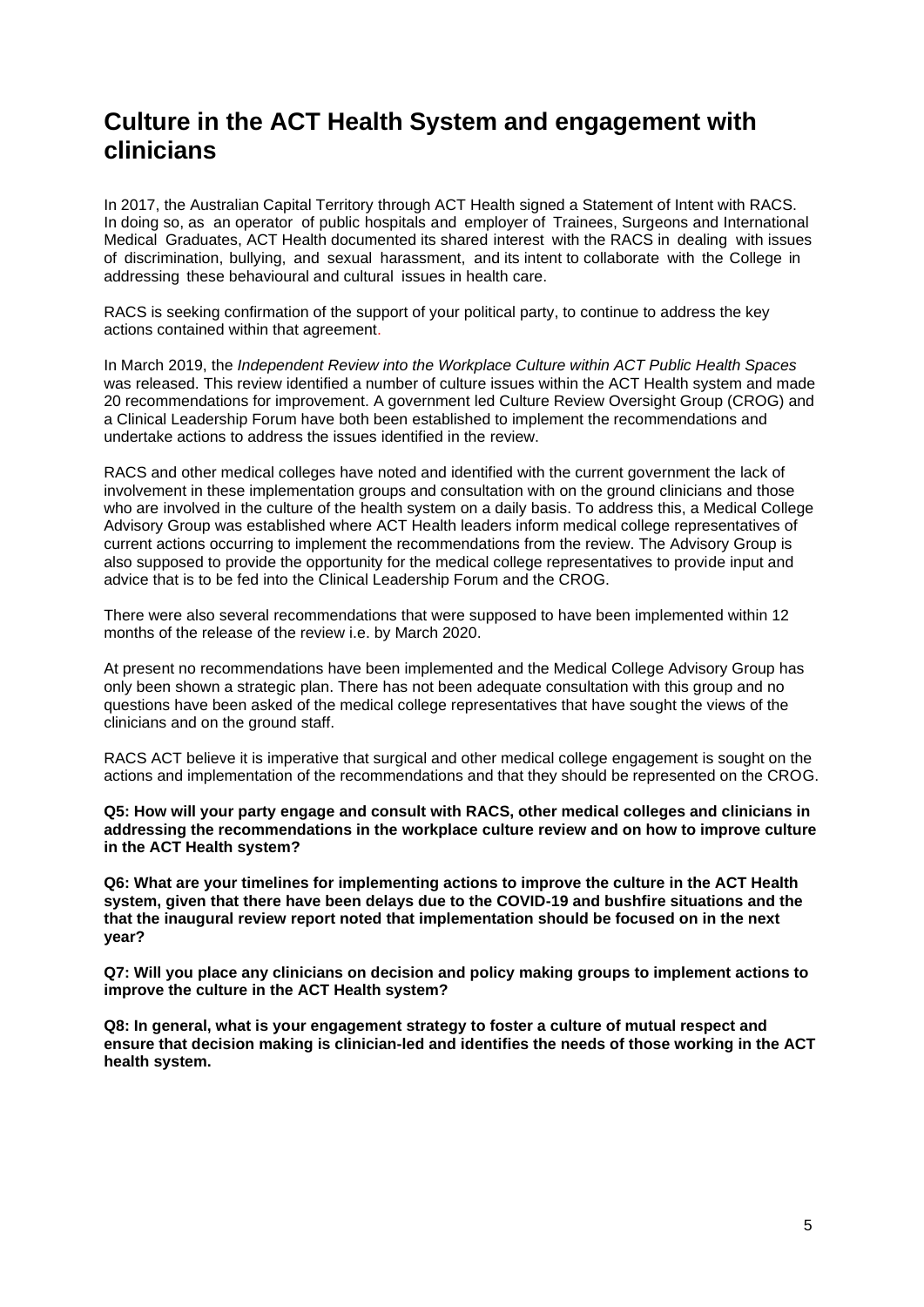## **SPIRE**

The current government has committed to building a new building on The Canberra Hospital campus, *SPIRE,* which will house a new Emergency Department, Intensive Care Unit and 22 operating theatres.

The current plans identify that demolition of buildings 5 and 24 are set to commence in late 2020 and construction will occur from 2021 to 2023/2024.

It is noted that a Clinical Advisory Group will be established to focus on clinical requirements.

The current plans have not indicated how emergency situations from other parts of the hospital (i.e maternity ward) will have direct access to the new building and emergency operating theatres. There are already predictions from clinicians that the proposed building will not be big enough and that there will not be enough operating theatres for the required number of operations by the time of completion.

**Q9: Not-withstanding the COVID-19 situation affecting potential planning, consultation and demolition plans in 2020, what is your predicted timeline for completion of SPIRE?** 

**Q10: How does your party intend on consulting appropriately with clinicians and implementing the recommendations made by clinicians?**

**Q11: What is your strategy to address ongoing and increasing demands for operation space?**

**Q12: What is your party's view on the new hospital and what is your party's long term plan for ACT hospitals and hospital spaces, including that SPIRE has already seen to not be able to provide sufficient space before it has been built?**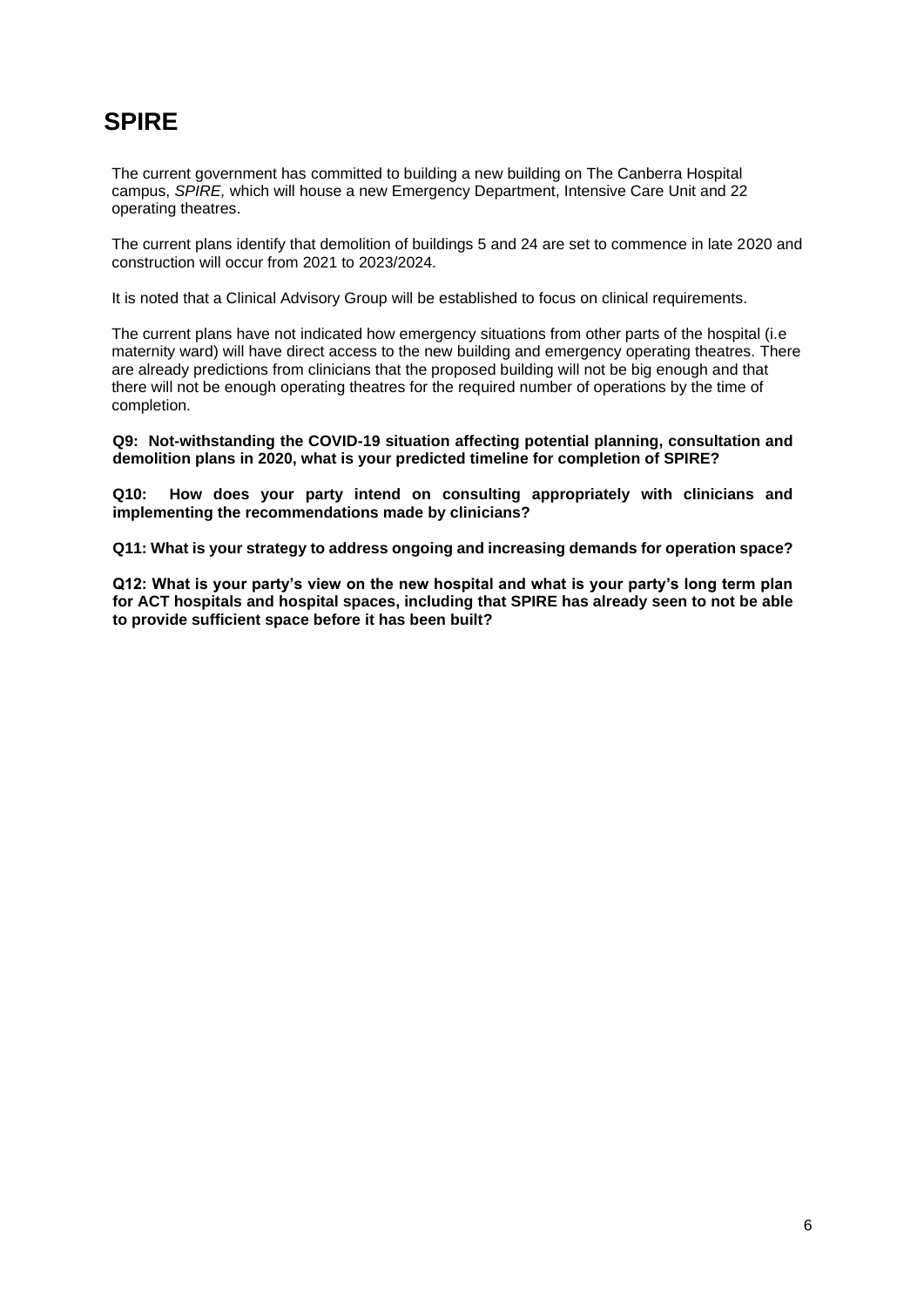# **Alcohol Related Harm**

Alcohol misuse is a causal factor in more than 200 diseases and injury conditions, including cirrhosis of the liver, inflammation of the gut and pancreas, heart and circulatory problems, sleep disorders, and eye disease. Excessive alcohol consumption increases an individual's overall risk of cancer, including cancers of the mouth, throat and oesophagus, liver, breast and bowel. Surgeons are also frequently confronted with the effects of alcohol when treating patients with injuries from road traffic trauma, interpersonal violence and personal accidents.

RACS has advocated against the harmful use of alcohol for many years, not only because of adverse effects that it has on our patients, but also for the broader ramifications that alcohol-related harm has on our health system and society. RACS endorses preventative measures as the best way to reduce alcohol-related harm by restricting the physical and economical availability of alcohol.

In 2019, the ACT also failed (and scored the second worst of all Australian states and territories) on an alcohol policy scorecard that looked at what policies each state and territory have in place to prevent issues associated with alcohol and the implementation of their policies. Meaning that the ACT did not have enough policies to address alcohol-related harm or policies had not been acted on.

#### **Q13: What are your party's policies to address alcohol-related harm?**

**Q14: How do you plan to ensure alcohol policies will be implemented?**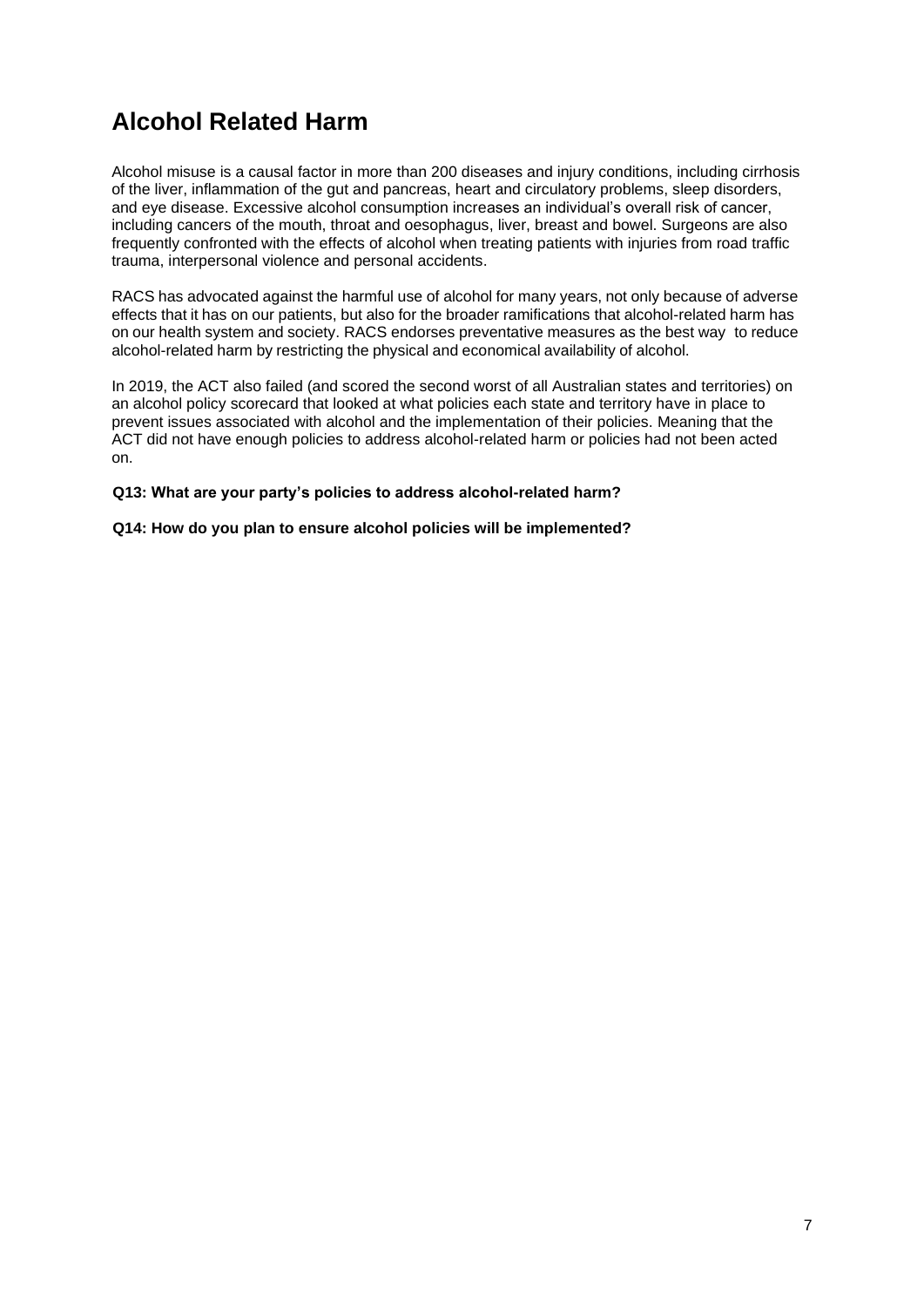# **ACT Audit of Surgical Mortality**

The ACT Audit of Surgical Mortality (ACT-ASM) involves the clinical peer review of all cases where patients have died while under the care of a surgeon. By assessing surgical deaths in the ACT, the audit can provide de-identified aggregate feedback to hospitals and the Government on systemic issues within the public and private sector. All public and private hospitals in the ACT are currently participating in the Audit and participation by surgeons is compulsory as part of their continuing professional development. This independent approach is greatly supported by ACT surgeons, as it encourages greater participation and ultimately better health outcomes for patients. Surgeon participation is protected under qualified privilege legislation allowing for full disclosure of surgical details without professional repercussion.

The ACT-ASM helps to ensure positive outcomes for patient care by prioritizing best practice, and by making recommendations for improvements and enhancements where identified.

**Q15: The mortality audit program is part of an effective quality assurance activity aimed at the ongoing improvement of surgical care. RACS seeks a commitment from your party that support, and funding will continue.**